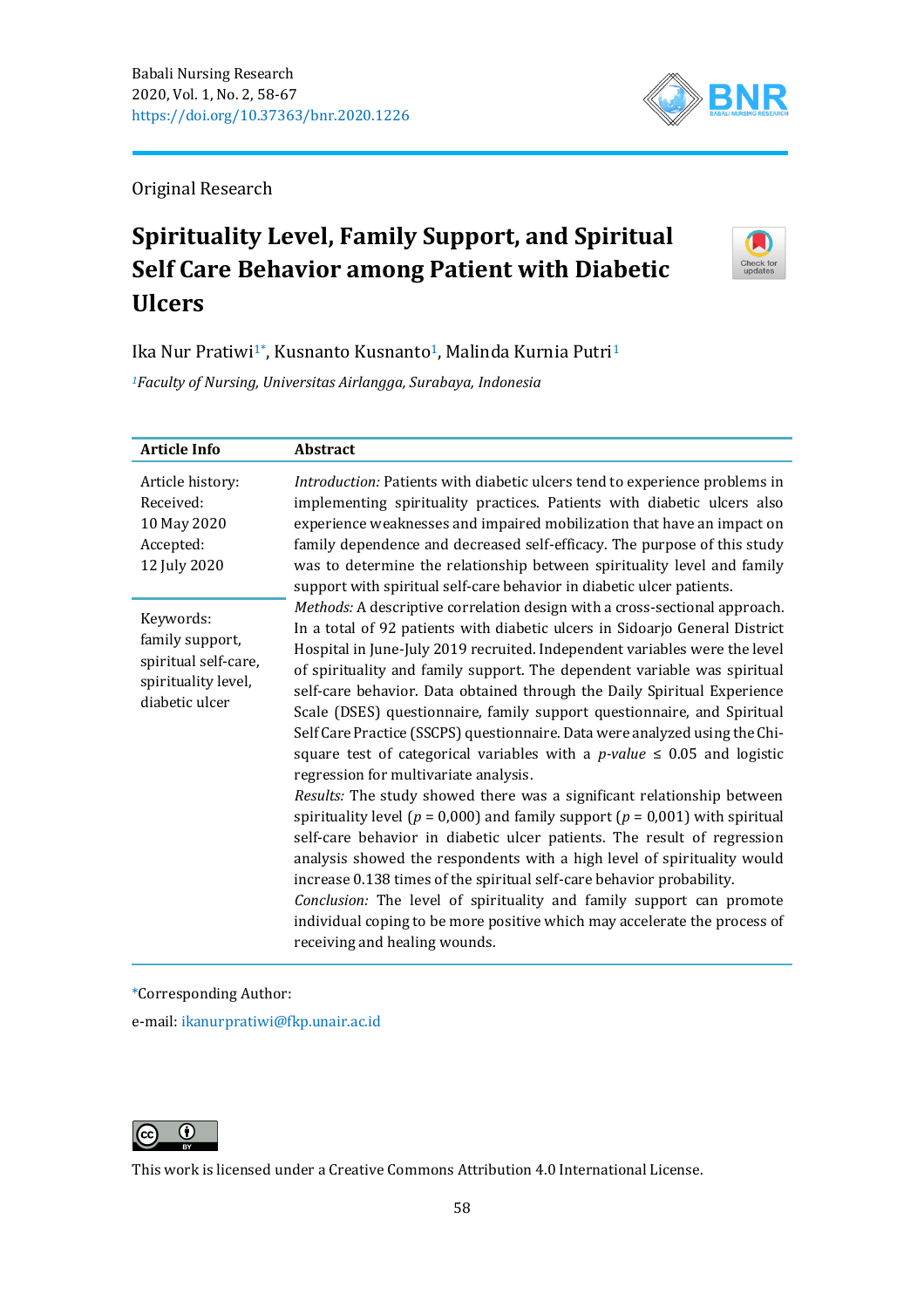#### **INTRODUCTION**

A diabetic ulcer is one of the severe chronic complications which is quite common in Diabetes Mellitus (DM) patients. Based on research data conducted by the International Diabetes Federation (IDF), the diabetic peripheral neuropathy is likely to occur as much as 16-66%. The number of amputations in Diabetes Mellitus (DM) patients is 10-20 times more frequent compared to nondiabetic people. It is estimated that the incidence of diabetic ulcers will continue to increase following the incidence of diabetes [1]. In Indonesia, the prevalence of diabetic ulcer patients is 15% of DM patients. People with a history of diabetic ulcers have the possibility of recurrence. For 5 years the likelihood for re-injury is 66% and amputation is 12% [2]. Based on preliminary studies, it was found that in 2016 the incidence of diabetic ulcers in Sidoarjo General District Hospital was 250 patients and in 2017, the number escalated up to 380 patients.

Patients with diabetic ulcers tend to experience problems in the implementation of spirituality practices. One effort to meet the spiritual needs of patients to performing spiritual practices known by term of spiritual self-care behavior [3]. Moreover, patients with diabetic ulcers have another tendency to experience problems such as physical weakness and decreased ability to mobilize which have an impact on decreased ability to perform daily activities, family dependency, lower self-efficacy, and low recovery expectancy [3, 4].

Based on the results of preliminary studies, it was found that some patients expressed a sense of dependency on people around them, experienced a decreased ability to perform daily activities, and a tendency to withdraw from social life. Some patients also stated the inability to practice prayer due to their wounds, physical weakness, lack of knowledge about how to purify, and misperception about impure wounds. Patients with diabetic ulcers tend to rely on the family for the fulfillment of daily needs [5]. One of the major family assistance was in meeting patient's spiritual needs [6].

Diabetes Mellitus is a chronic disease that occurs for a long time. The DM patients with complications have a susceptibility to stress. A body with psychologically depressed will have another susceptibility to experiencing other diseases because stress hormones will inhibit T-cells, macrophage activity, and reduce the number of lymphocytes. This condition, if left unchecked, will be resulting in another body immunity degradation following a disease vulnerability and slower the wound healing process [5]. Psychological factors such as depression not only affect the quality of life but also affect the ability to fight chronic disease progression [3, 7]. Psychological pressure on DM patients is influenced by the level of spirituality and religious adherence, the poor quality of the spiritual level will increase the risk for the patient to experience depression and resulting in a decrease in quality of life [8, 9].

Spirituality is an individual's belief in the purpose life, the meaning of the environment and fellow human beings, and the meaning of God [3, 10]. Spirituality is proven to be one of the effective methods of coping strategies. When a patient has positive coping control, it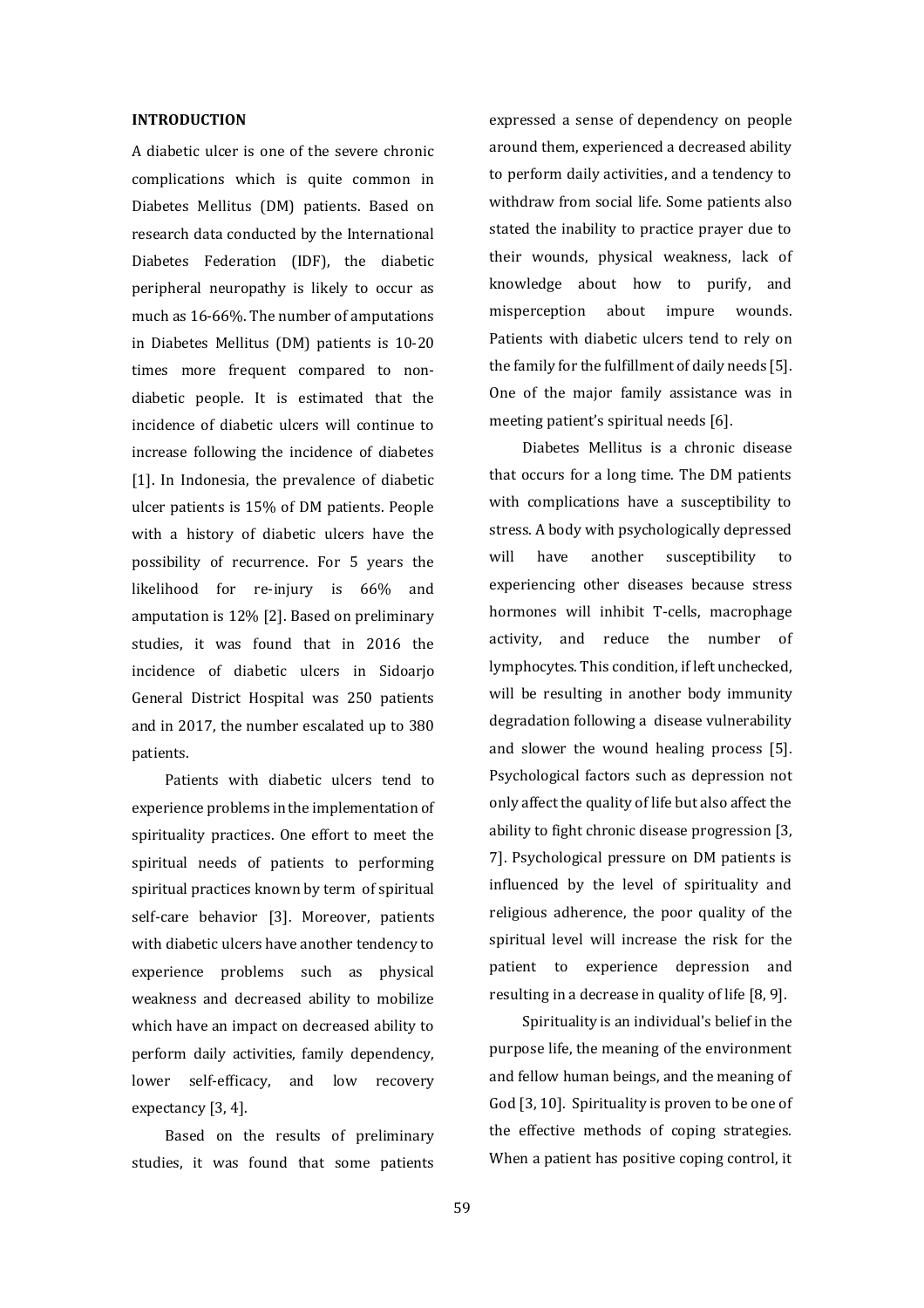will affect the ability to control pain as well increases the illness acceptance and improve the quality of life [5, 10, 11].

Spiritual self-care is defined as spiritual activities perform by individuals to maintain and improve personal well-being when in health or sickness. Spiritual self-care is based on mind-body-spirit, moral, religious background, and experiences related to beliefs, feelings, and emotional connections. Spiritual self-care activities can include meditation, listening to the calming instrumental music, practicing yoga or tai chi, following religious activities, and praying. A person can improve spirituality and quality of life by participating in spiritual self-care activities, especially for patients with chronic illness. They are required to do any spiritual self-cares to not only improve quality of life but also restore their physical condition [3].

The relationship between the level of spirituality and family support with self-care spiritual behaviour can lead to an increase in the quality of life and self-acceptance of illness which will have implications for the physical and psychological health status as well as to increase wound healing. This study aimed to examine the relationship between the level of spirituality and family support with self-care spiritual behavior in diabetic ulcer patients.

## **METHODS**

A descriptive correlation design with a crosssectional approach was used. In a total of 92 diabetic ulcer patients recruited based on Sidoarjo General District Hospital medical records between June-July 2019. Using a total sampling technique, respondents were invited for those who met the inclusion criteria: aged 26-65 years, patients living with family, and used the 3rd class of National Health Insurance (JKN) program by the Badan Penyelenggara Jaminan Sosial (BPJS) Kesehatan (Healthcare and Social Security Agency). The exclusion criteria in this study were DM patients with grade 0 diabetic ulcers according to the Meggitt Wagner classification [12].

The data collection process starts with research licensing as a preparation stage. The paper-based questionnaires were used to collect the participant information.. The study was conducted every two weeks to avoid the presence of the same respondents. It was also due to the prediction of the length of stay among each patient was 5-10 days. In the beginning, the researcher came to the concerned room that has been designated by the hospital and the data collection process was accompanied by the nurse on duty. Respondents who agree to participate in the study will be given an approval letter, have to sign the consent form, and asked to fill out the research questionnaires.

In this study respondents were required to fill out the demographic data questionnaires, Daily Spiritual Experience Scale (DSES) questionnaire, family support questionnaire, and Spiritual Self Care Practice (SSCPS) questionnaire. A self-generated demographic data questionnaire contained the respondent's identity including respondent's number, gender, age, education, occupation, marital status, living status with family, religion, length of time suffered by the DM, and grade of diabetic ulcer.

The level of spirituality was measured using a DSES questionnaire to assess the level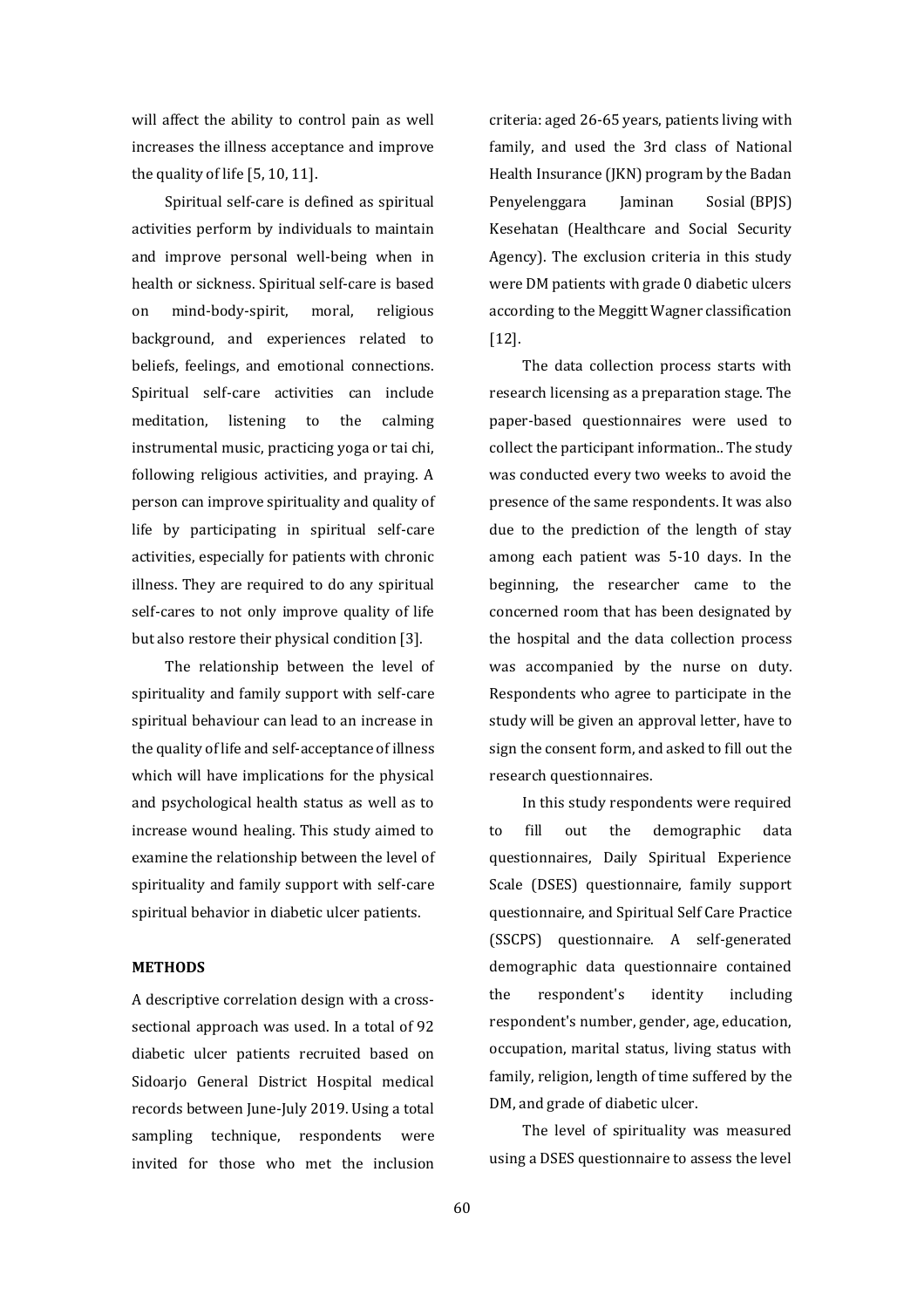of personal spiritual experience in everyday life [13]. This questionnaire consists of 16 questions using a Likert scale. DSES-16 has internal consistency (Cronbach alpha score) on Chinese translation is 0.97, Germany translation is 0.92, Khanna translation is 0.95, and the Spanish translation score is 0.91. The reliability test of DSES-16 Bahasa Indonesia translation was performed in 20 respondents, the result of Cronbach alpha scored 0.90 to 0.97 implies the reliable questionnaire.

Family support is measured using a family support questionnaire to assess family efforts to assist the needs of patients during illness [14]. The results of validity tests  $(r =$ 0.4821) and reliability  $(r = 0.950)$  were obtained from previous studies using 20 respondents. This questionnaire consisted of 12 questions with 4 criteria including informational family support, instrumental family support, emotional family support, and appreciation. The answer options are based on a Likert scale of 0 (never), 1 (sometimes), 2 (often), and 3 (always).

The spiritual self-care behavior was measured using the SSCPS questionnaire to assess spiritual self-care practices in patients with chronic heart failure [15]. Previous researchers have tested the validity and reliability of the instrument. The results of validity and reliability test showed Cronbach alpha's value of 0.92, the value of  $r$  count  $> r$ tableimplies this questionnaire is reliable for 20 respondents. This questionnaire consists of 36 questions with 4 domains including evaluating the implementation of personal spiritual practices, implementation of spiritual practices, implementation of physical-spiritual practices, and

implementation of spiritual practices that relate to other people. The answer options are based on the Likert scale, 1 (never), 2 (rarely), 3 (often), 4 (very often), and 5 (always).

The data were analyzed using the Chisquare test to assess the frequency distribution of categorical variables with a pvalue  $\leq$  0.05 and logistic regression for multivariate analysis. All statistical tests were carried out using SPSS version 21.

This research has obtained ethical approval from the Ethics Commission of Sidoarjo General District Hospital on May 27, 2019, with ethical number: 893.3/2171/438.6.7/2019 by emphasizing WHO seven ethical issues standards (2011) : 1) Social Value, 2) Scientific Value, 3) Equalization of burdens and benefits, 4) Risk, 5) Persuasion/Exploitation, 6) Confidentiality and Privacy, and 7) Approval before explanation which also referred to the 2016 CIOMS guidelines. Written informed consent was obtained from all patients prior to their inclusion in the study, and anonymity was ensured. Diabetic ulcer patients who have met the criteria are offered to become a study participant by explained the research objectives and the benefits. The confidentiality for data and identity information was ensured,,the respondent's name also modified in code . The participation of respondents in this study are voluntary and reserve the right to resign.

#### **RESULTS**

Based on the demographic data of the respondents in Table 1 the majority of respondents were male with a total of 52 respondents (56.7%). Most of the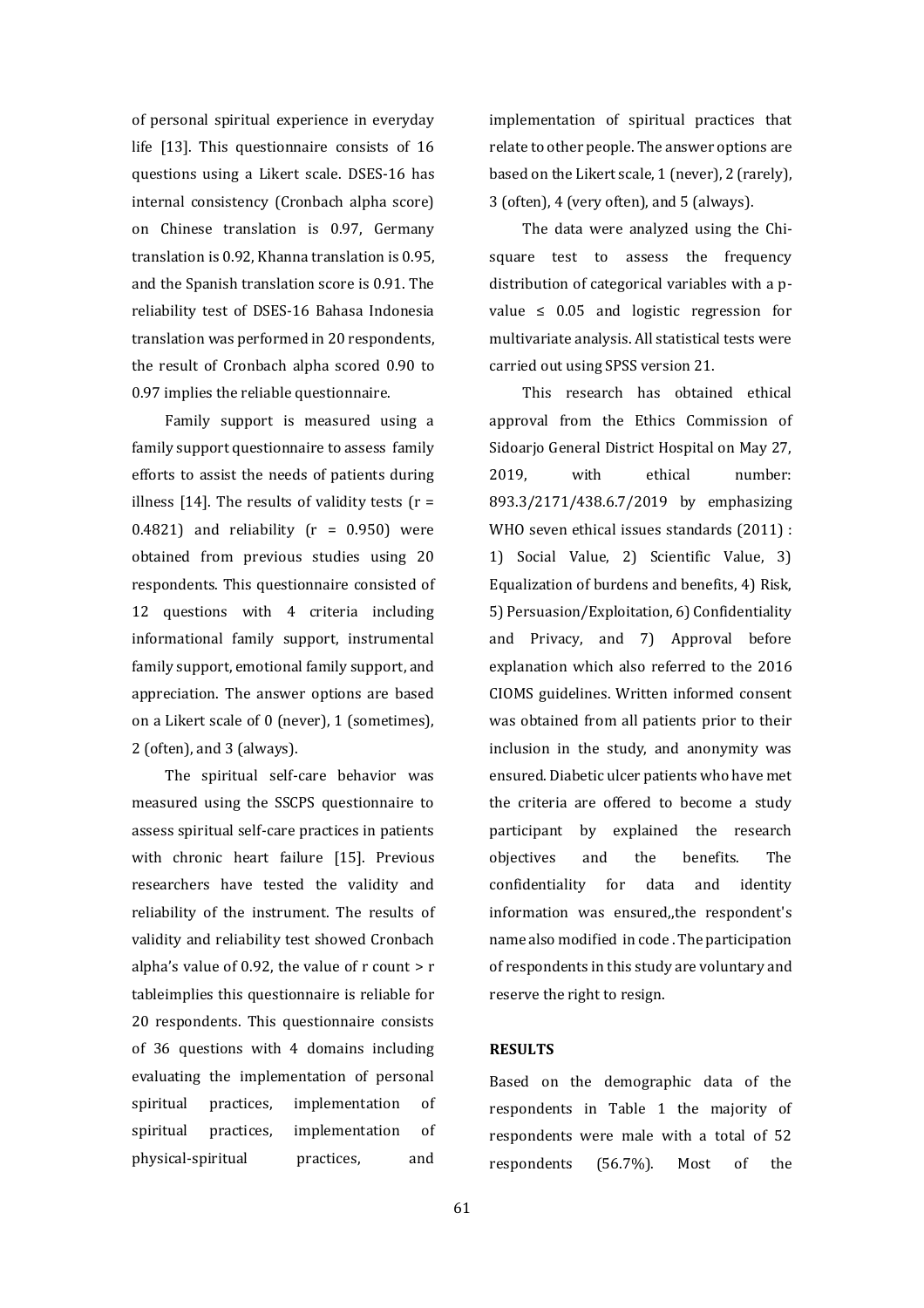respondents were in the early elderly age between 46-55 years (N = 61, 70%). To the occupational status, most respondents were working as housewives ( $N = 31, 33.3\%$ ). The majority of the respondents accomplished secondary education (SMA) ( $N = 60$ , 76.7%). All respondents are Muslims. Based on the grade of diabetic ulcer, most of respondents were diagnosed as grade  $2 (N = 44, 53.3\%)$ with ulcers reaching the tendon. Based on the findings it can be seen that the data distribution is disproportionate (Table 1).

Based on the Chi-square test results in Table 2 there was a significant relationship between spirituality level and the spiritual self-care behavior with a Sig. 0.000 (*p-value* <0.05). On the level of spirituality, the

majority of respondents showed a low level of spirituality and spiritual self-care behavior (N = 32 , 78%). Meanwhile to the family support, spirituality self-care behavior showed a Sig. 0.001 (*p-value* <0.05), it can be concluded that there was a significant relationship between family support and spiritual self-care behavior. The majority of respondents showed a high spiritual self-care behavior and family support  $(N = 34, 66.7\%)$ .

Table 3 shows the results of multivariate analysis, the highest level of spirituality affected spiritual self-care behavior (*p-value* <0.05). Another interpretation of the results,a high level of spirituality would increase 0.138 times the spiritual self-care behavior probability.

## **Table 1**

| N <sub>0</sub> |                              |                             |    | N    |  |
|----------------|------------------------------|-----------------------------|----|------|--|
|                | <b>Characteristics</b>       | Category                    | f  | $\%$ |  |
| $\mathbf{1}$   | Gender                       | Male                        | 52 | 56,7 |  |
|                |                              | Female                      | 40 | 43,3 |  |
| 2              | Age                          | Early elderly (46-55 years) | 61 | 70,0 |  |
|                |                              | Late elderly (56-65 years)  | 31 | 30,0 |  |
| 3              | Job                          | Private                     | 24 | 20,0 |  |
|                |                              | Entrepreneur                | 29 | 36,7 |  |
|                |                              | Housewife                   | 31 | 33,3 |  |
|                |                              | Does not work               | 8  | 10,0 |  |
| 4              | Education                    | Primary education           | 32 | 23,3 |  |
|                |                              | Secondary education         | 60 | 76,7 |  |
| 5              | Marital status               | Single                      | 1  | 1,1  |  |
|                |                              | Married                     | 83 | 90,0 |  |
|                |                              | Widower                     | 4  | 6,7  |  |
|                |                              | Widow                       | 4  | 3,3  |  |
| 6              | Religion                     | Islam                       | 92 | 100  |  |
| 7              | Status of living with family | Nuclear family              | 29 | 30,0 |  |
|                |                              | <b>Extended family</b>      | 63 | 70,0 |  |
| 8              | length of time diagnosed     | <5 year                     | 36 | 26,7 |  |
|                | with DM                      | >5 year                     | 56 | 73,3 |  |
| 9              | Grade ulcers                 | Grade 1                     | 26 | 20,0 |  |
|                |                              | Grade 2                     | 44 | 53,3 |  |
|                |                              | Grade 3                     | 22 | 26,7 |  |
|                |                              | <b>Total</b>                | 92 | 100  |  |

Demographic data of respondents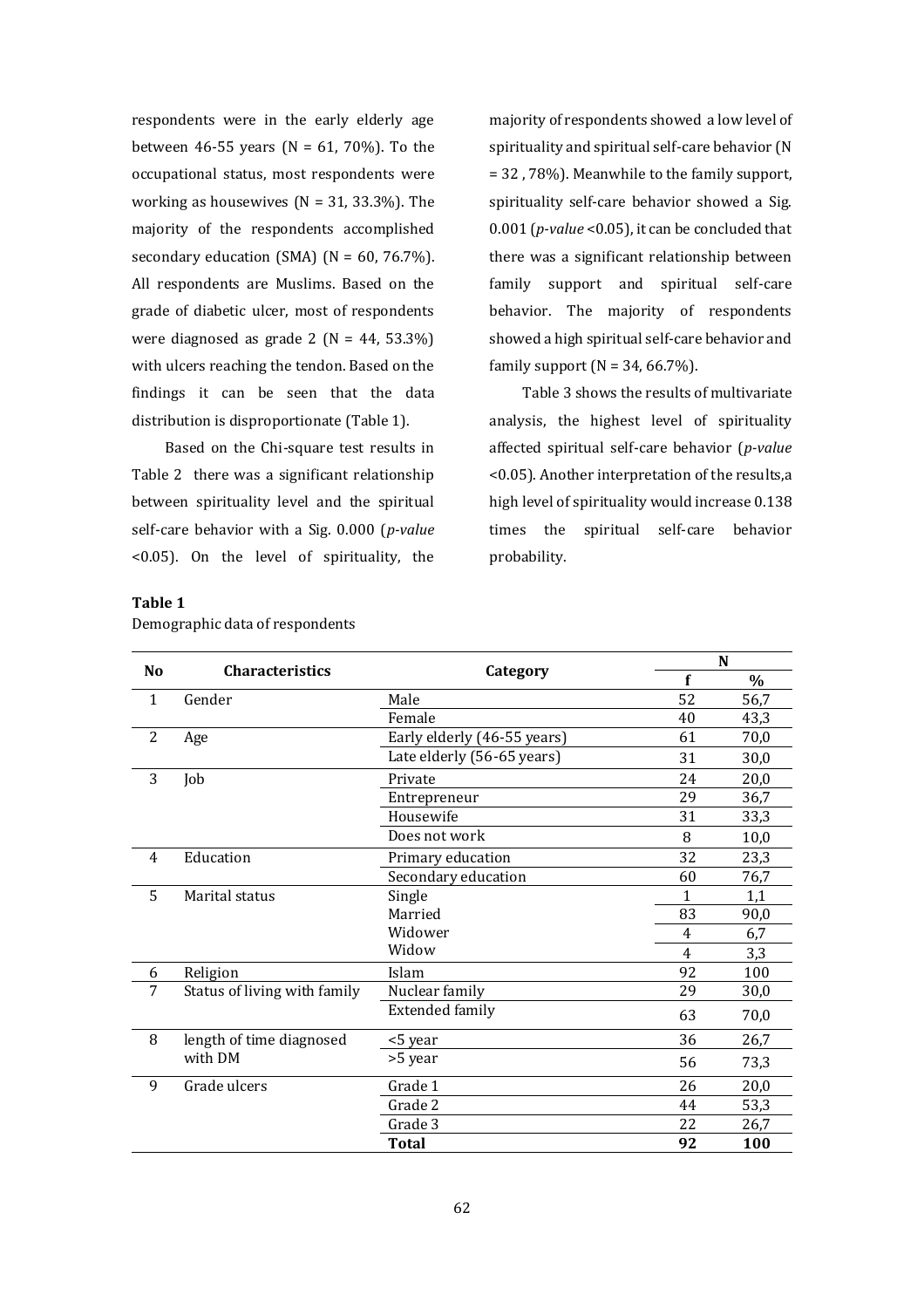# **Table 2**

Relationship between spirituality level and family support with spiritual self-care behaviour

|                           | Spiritual self-care behaviour |      |      |      | $p$ -value* |
|---------------------------|-------------------------------|------|------|------|-------------|
| <b>Variable</b>           | Low                           |      | High |      |             |
|                           |                               | $\%$ |      | $\%$ |             |
| <b>Spirituality level</b> |                               |      |      |      | 0,000       |
| Low                       | 32                            | 78.0 | 14   | 22.0 |             |
| High                      | 9                             | 27.5 | 37   | 72.5 |             |
| <b>Family support</b>     |                               |      |      |      | 0,001       |
| Low                       | 28                            | 68.3 | 17   | 31.7 |             |
| High                      | 13                            | 33.3 | 34   | 66.7 |             |

\*Chi-squared test ( $p \le 0.05$ )

% within *spiritual self-care behavior*

# **Table 3**

Multivariate analysis of independent variables with spiritual self-care behavior

| Variable           |       | <b>OR</b> adjusted | 95% CI adjusted |
|--------------------|-------|--------------------|-----------------|
| Step 1             |       |                    |                 |
| Spirituality level | 0.000 | 0.138              | 0.051-0.373     |
| Family support     | ).058 | 0.385              | 0.143-1.032     |

## **DISCUSSION**

Diabetic ulcer patients tend to experience various problems related to the reduced ability to perform daily activities, physical changes, and socioeconomic relationships. Patients who suffered from chronic diseases for a long time are required to be able to adapt and manage their illnesses, such as overcoming pain, discomfort, psychological related problems, physical, social, and lifestyle changes [16].

Previous research explained that the level of spirituality creates a specific practice of spiritual self-care, such as personal spiritual practices (resting, feeling peaceful, complying with health regulations), general spiritual practices (praying, following religious events), physical spiritual practices (doing yoga/taichi, walking, doing physical

activities), and spiritual practices related to other people. Spiritual self-care is an effort to developing and prospering the health also medicate the diseases based on spiritual practices [15]. These findings were in line with research conducted by White & Schim (2013) about the relationship between the level of spirituality and spiritual self-care behavior in diabetic ulcer patients [15].

Concerning the results on the level of sprituality and spiritual self-care behavior, most of the respondents in this study had a low level of spirituality and spiritual self-care behavior ( $N = 32, 78\%$ ). This result was in line with the research conducted by Salome et al. (2017) which states that diabetic ulcer patients aged less than 60 years have a low level of spirituality [4]. This difference was influenced by several factors such as the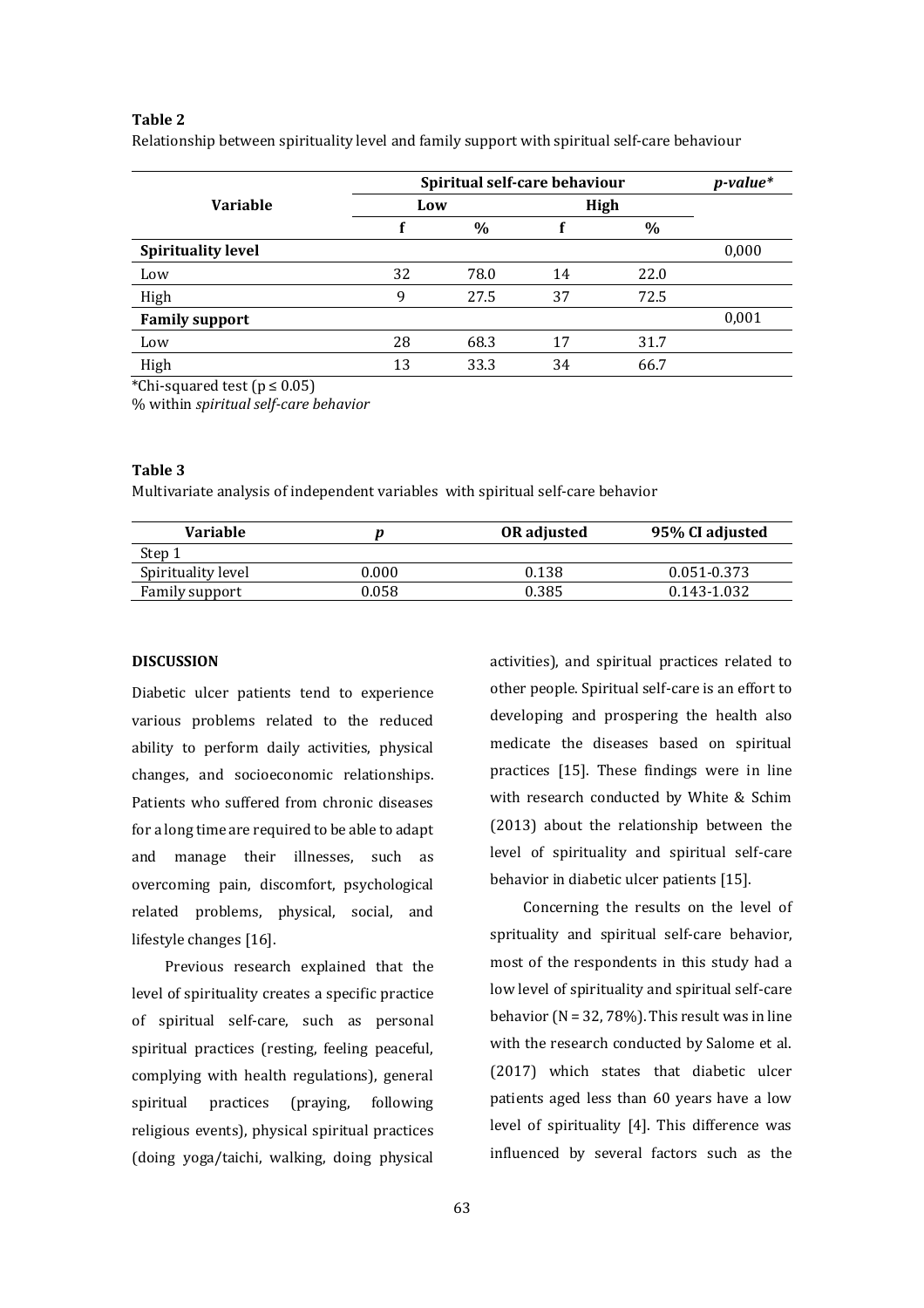period of illness, patient's health status, and life experiences related to spirituality [17].

Patients in this study mostly suffered from the disease for more than 5 years and developed a grade 2 ulcer (the ulcer wound reaching the tendon). The length of time diseased with illness creates adaptation and affected their life experience related to spirituality. Most of the patients have a sense of sincerity and resignation to the condition. The patients are required to adapt to their wound condition and seeks knowledge on how to perform the prayer when they have a wound. Most of the respondents were sitting while praying, some others claimed to pray by standing when the body condition is stable, and the wound is dry.

Another finding In this study showed that belief in spirituality does not affect the implementation of the practice of religiosity. The practice of religiosity is referred to the prayer and active participation in attending religious services at church. The research conducted in Romanian and Bulgarian society showed that women have a higher level of spirituality than men, but the high level of spirituality does not affect the activity in following spiritual practices such as coming to church. This is influenced by physical limitations that also influence a person in practicing spirituality [18]. In line with the results of this study, there were respondents with high levels of spirituality but had a low spiritual self-care behaviour ( $N = 9.27.5\%$ ), it is expected due to physical limitations. In patients with diabetic ulcers, complications will cause pain, weakness in mobilizing, and foul odors along with the pus discharges in the wound. In line with research conducted by Coleman et al., (2015) a personal physical limitations influence the implementation of spiritual practices [18].

Having diabetic ulcers will decrease the patient's ability to in performing daily activities. Moreover, pain and immobilization will significantly impact the patient's quality of life. Any impact that arises makes patients with diabetic ulcers tend to depend on family or closest friends in performing daily activities [19, 20].

Another research study conducted by Riskiana (2014) suggested that individuals with social support such as family and neighborhood should have a better strategy and problem-solving abilities. Other research also stated family has a big role for DM patients in providing support related to health and spiritual fulfillment [6].

In line with the above research, the finding in this study showed a relationship between family support and self-care spiritual behavior in diabetic ulcer patients. The higher family support will increase the spiritual behavior of self-care patients with diabetic ulcers. Vice versa, when the family support is low, the practice of spiritual self-care will decrease.

Contrarily unexpected finding occurs, there are respondents with low family support but have a high self-care spiritual behavior ( $N = 17, 31.7\%$ ). Patients who have good spiritual practices apart from low family support indicate a succesful coping mechanisms. The practice of spirituality is proven to be able to help someone with a chronic illness to accept and adapt to physical, psychological, and social changes [15].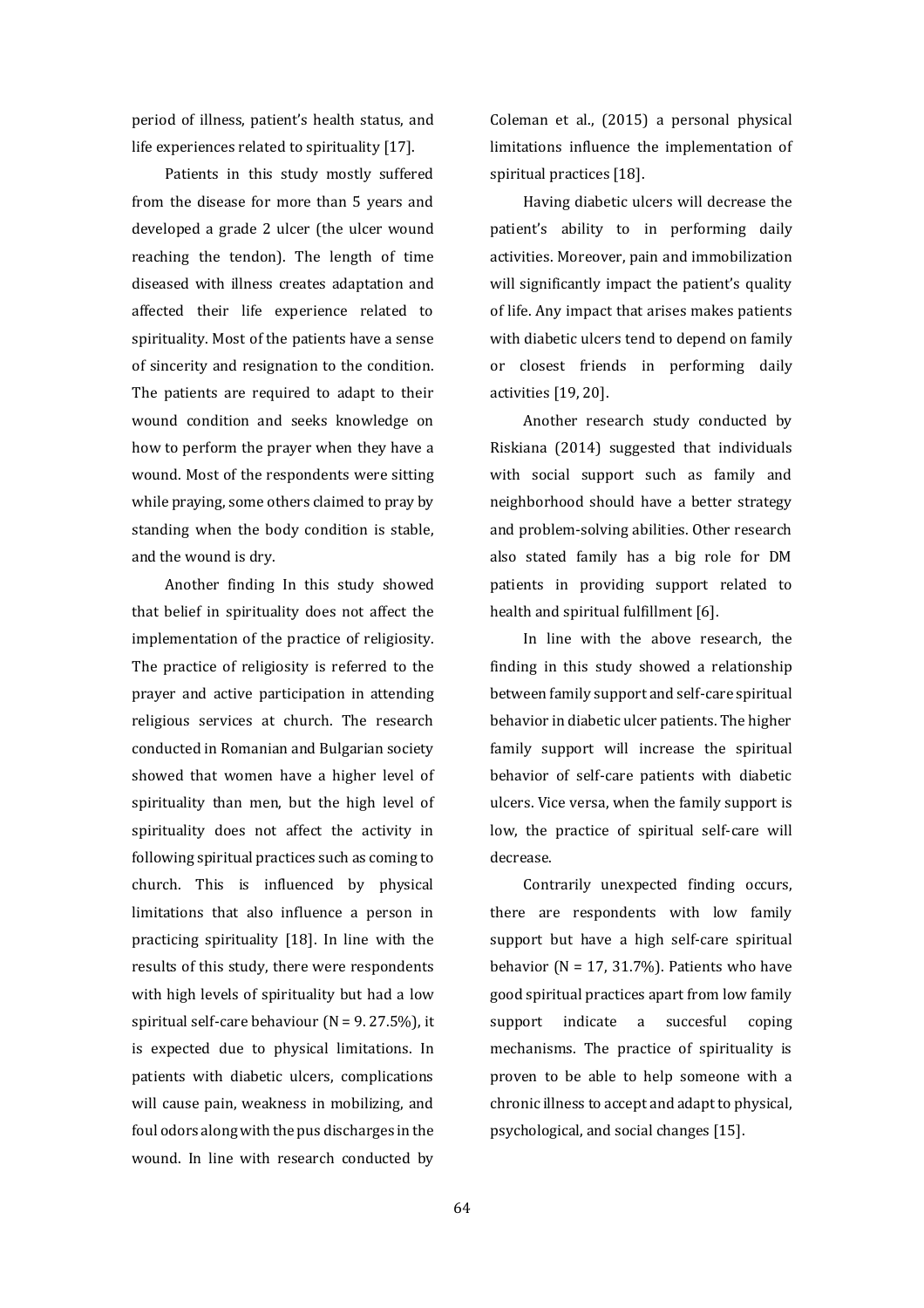In this study, there were also respondents with high family support but had low self-care spiritual behavior  $(N = 13,$ 33.3%). Patients with good family support but low self-care spiritual behavior can be influenced due to many factors such as age and education. In elder patients, the inability to perform activities will get worse [19]. Good family support not accompanied by the patient's ability to carry out activities resulting in non-effectivespiritual practices. The level of education also influences the ability of families to provide support and the ability of patients to receive support [21].

Diabetic ulcer patients who have a high level of spirituality will have a high level of self-care spiritual behavior, the high level of spirituality support the effectiveness of the treatments. In this study, we also found the respondentwith a high level of spirituality would increase 0.138 times of their spiritual self-care behavior. Engaging in spiritual selfcare is strongly affected by the foundational disposition of spirituality. Spiritual self-care may be done by the person to feel a connection with a higher power. Spiritual selfcare may also be done to help the person feel connected to others, individuals may pursue other spiritual self-care practices that enhance their sense of well-being [17].

## **CONCLUSION**

In this study, it was found that diabetic ulcer patients with an adequate level of spirituality and family support also had sufficient spiritual self-care behavior as well. Therefore, it is important to provide nursing care efforts to increase and optimize the level of spirituality and family support to achieve the

optimal patient's spiritual self-care behavior . A good spiritual self-care behaviour will improve the quality of life and acceptance of the wounds as well as to accelerate the process of healing.

## **REFERENCES**

- [1] International Diabetes Federation, "IDF Diabetes Atlas Eighth Edition 2017," Brussels, 2017.
- [2] S. Indrayana, S. E. Guo, C. L. Lin, and S. Y. Fang, "Illness Perception as a Predictor of Foot Care Behavior Among People with Type 2 Diabetes Mellitus in Indonesia," J. Transcult. Nurs., vol. 30, no. 1, pp. 17–25, 2019.
- [3] M. L. White, "Spirituality Self-Care Practices as a Mediator between Quality of Life and Depression," Religions, vol. 7, no. 54, doi:10.3390/rel7050054, 2016.
- [4] G. M. Salomé, S. A. de Almeida, B. Mendes, M. R. F. de Carvalho, J. C. Bueno, and M. R. Massahud Jr, and L. M. Ferreira, "Association of Sociodemographic Factors with Spirituality and Hope in Patients with Diabetic Foot Ulcers," Adv. Skin Wound Care, vol. 30, no. 1, pp. 34– 39, doi: 10.1097/01.ASW.0000508446.58173.2 9, 2017.
- [5] T. Suciani and T. Nuraini, "Kemampuan Spiritualitas dan Tingkat Stres Pasien Diabetes Mellitus di Rumah Perawatan: Studi Pendahuluan," J. Keperawatan Indones., vol. 20, no. 2, pp. 102–109, 2017.
- [6] A. K. Wardani and M. A. Isfandiari, "Hubungan dukungan keluarga dan pengendalian kadar gula darah dengan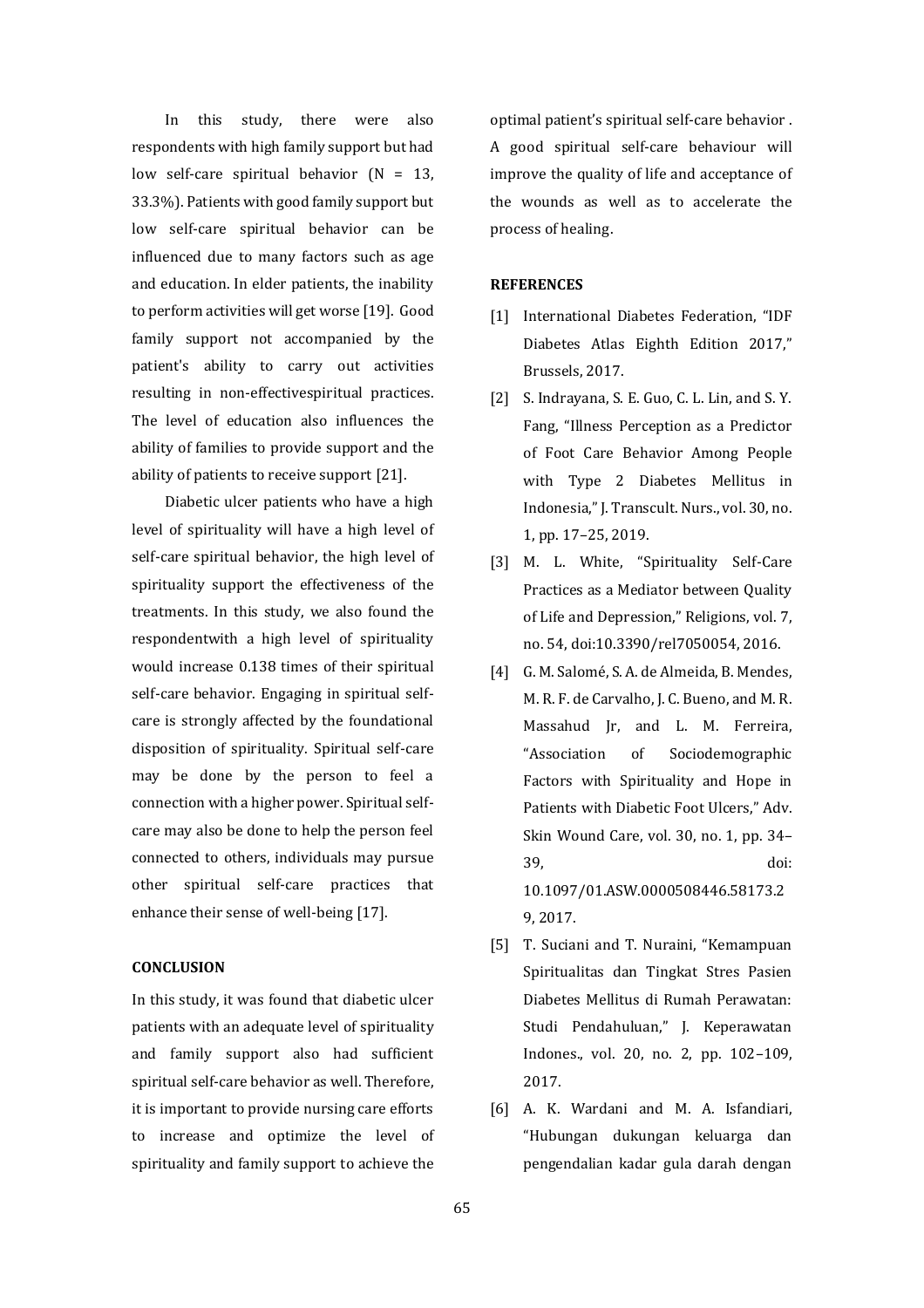gejala komplikasi mikrovaskuler," J. Berk. Epidemiol., vol. 2, no. 1, pp. 1–12., 2014.

- [7] J. Chen, Y. Lin, J. Yan, Y. Wu, and R. Hu, "The effects of spiritual care on quality of life and spiritual well-being among patients with terminal illness: A systematic review," Palliat. Med., vol. 32, no. 7, pp. 1167-1179, doi: 10.1177/0269216318772267, 2018.
- [8] I. Ardian, "Spiritual and religion concept in nursing for diabetic melitus patients," Nurscope: J. Keperawatan dan Pemikir. Ilmiah, vol. 2, no. 2, pp. 40-48, 2016.
- [9] S. A. Choi and J. F. Hastings, "Religion, spirituality, coping, and resilience among African Americans with diabetes," J Reli. Spirit. Soc Work ., vol. 38, no. 1, pp. 93– 114, doi: 10.1080/15426432.2018.1524735, 2020.
- [10] G. M. Salomé, V. R. Pereira, and L. M. Ferreira, "Spirituality and subjective wellbeing in patients with lower-limb ulceration," J. Wound Care, vol. 22, no. 5, pp. 234-6, doi: 10.12968/jowc.2013.22.5.230, 2013.
- [11] S. Fallahi, A. S. Farahani, M. Rassouli, and R. Sefidkar, "The Effect of Spiritual Care on Self Confidence of Adolescents with Type 1 Diabetes," Iran. J. Endocrinol. Metab., vol. 20, no. 3, pp. 127-134, 2018.
- [12] M. Mehraj and I. Shah, "A review of Wagner classification and current concepts in management of diabetic foot," Int. J. Orthop. Sci., vol. 4, no. 1, pp. 933–935, 2018.
- [13] L. G. Underwood, "The Daily Spiritual Experience Scale: Overview and Results,"

Relig., vol. 2, no. 1, pp. 29-50; doi: 10.3390/rel2010029, 2011.

- [14] M. N. Kurniawan, "Hubungan antara Dukungan Keluarga dengan Tingkat Kepatuhan Klien Tuberkulosis Paru dalam Menjalani Pengobatan di Puskesmas Pegirian Surabaya," Thesis, Univ. Airlangga, 2016.
- [15] M. L. White and S. M. Schim, "Development of a Spiritual Self-Care Practice Scale," J. Nurs. Meas., vol. 21, no. 3, pp. 450–462, doi: 10.1891/1061- 3749.21.3.450, 2013.
- [16] K. White, M. S. M. Issac, C. Kamoun, J. Leygues, and S. Cohn, "The Thrive model : A framework and review of internal and external predictors of coping with chronic illness.," Heal. Psychol. Open, vol. 5, no. 2, pp. 1–14, doi: 10.1177/2055102918793552, 2018.
- [17] M. L. White, R. Peters, and S. M. Schim, "Spirituality and Spiritual Self-Care: Expanding Self-Care Deficit Nursing Theory," Nurs. Sci. Quarterly, vol. 24, no. 1, pp. 48-56. doi: 10.1177/0894318410389059, 2011.
- [18] P. G. Coleman, R. O. Carare, I. Petrov, E. Forbes, J. H. Spreadbury, A. Yap, and T. Kendrick, "Spiritual belief, social support, physical functioning and depression among older people in Bulgaria and Romania," Aging Ment. Heal., vol. 15, no. 3, pp. 327-333, doi: 10.1080/13607863.2010.519320, 2011.
- [19] G. M. Salome, D. M. D. S. Pellegrino, L. Blanes, and L. M. Ferreira, "Self-esteem in patients with diabetes mellitus and foot ulcers," J. Tissue Viability, vol. 20, no. 3, pp. 100–106, doi: